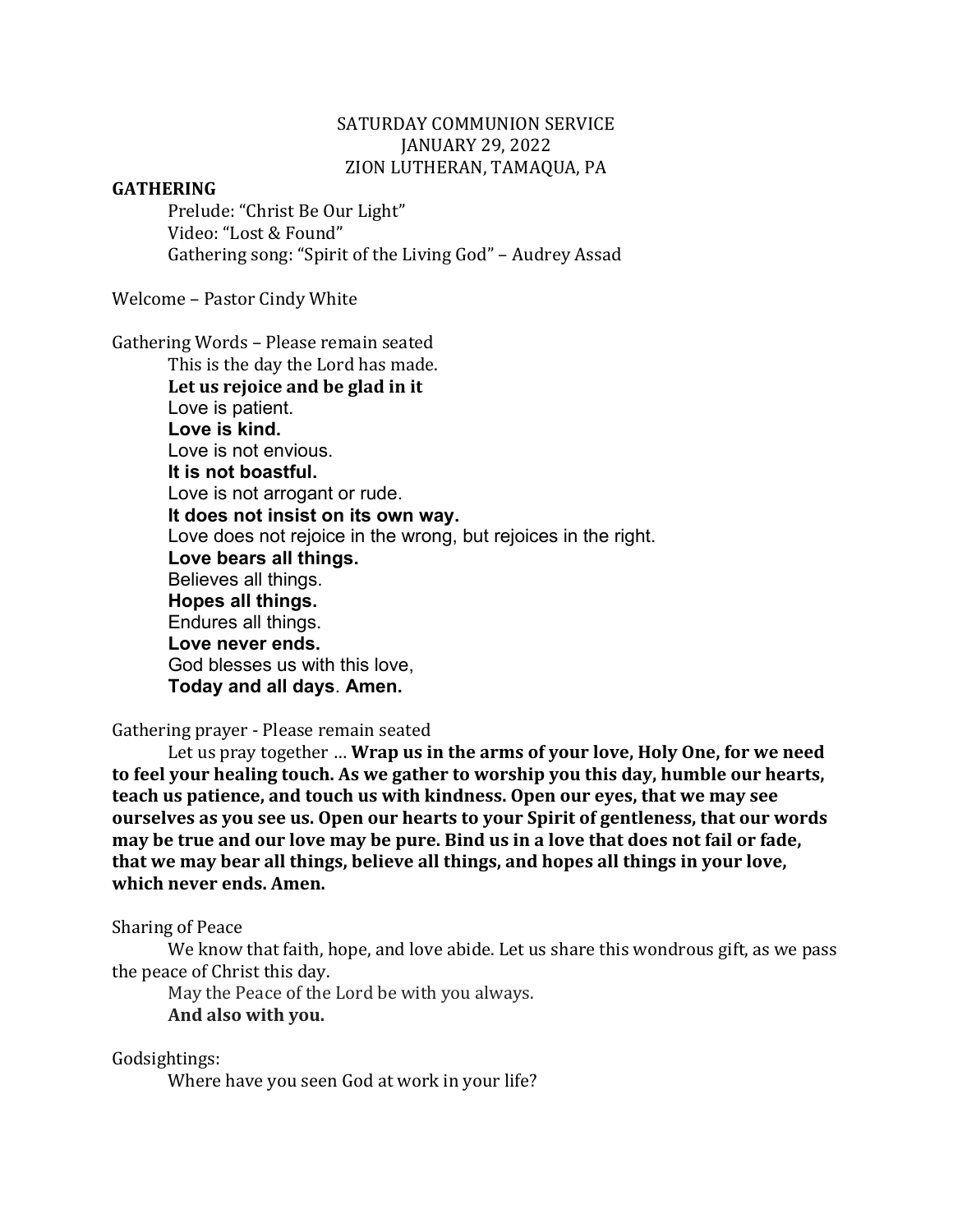# **THE WORD** (1 Corinthians 13:1-13)

Today's reading - Please remain seated

Holy God, may we taste and see the good things you are doing in our lives. **May the words we hear inspire us to be your faithful followers. Amen.** 

A reading from 1 Corinthians: If I speak in the tongues of men or of angels, but do not have love, I am only a resounding gong or a clanging cymbal. If I have the gift of prophecy and can fathom all mysteries and all knowledge, and if I have a faith that can move mountains, but do not have love, I am nothing. If I give all I possess to the poor and give over my body to hardship that I may boast, but do not have love, I gain nothing.

Love is patient, love is kind. It does not envy, it does not boast, it is not proud. It does not dishonor others, it is not self-seeking, it is not easily angered, it keeps no record of wrongs. Love does not delight in evil but rejoices with the truth. It always protects, always trusts, always hopes, always perseveres.

Love never fails. But where there are prophecies, they will cease; where there are tongues, they will be stilled; where there is knowledge, it will pass away. For we know in part and we prophesy in part, but when completeness comes, what is in part disappears. When I was a child, I talked like a child, I thought like a child, I reasoned like a child. When I became an adult, I put the ways of childhood behind me. For now we see only a reflection as in a mirror; then we shall see face to face. Now I know in part; then I shall know fully, even as I am fully known.

And now these three remain: faith, hope and love. But the greatest of these is love.

The Gospel of Our Lord **Praise to you, O Christ!** 

Today's message - Pastor Cindy White

# **THE LORD'S SUPPER**

Preparation song – "Christ Be Our Light" – Emmaus Music

Offering prayer

Let us pray: Holy, awesome God, we bring gifts of paper and coin, symbols of **our gratitude and our love. Bless these symbols, that they may become acts of love** and grace. Bless us and our gifts, that we may transform the world with love and **grace. In gratitude and hope, we pray. Amen.**

The preparation – Please remain seated God be with you. And also with you. Open your hearts. We open them to God.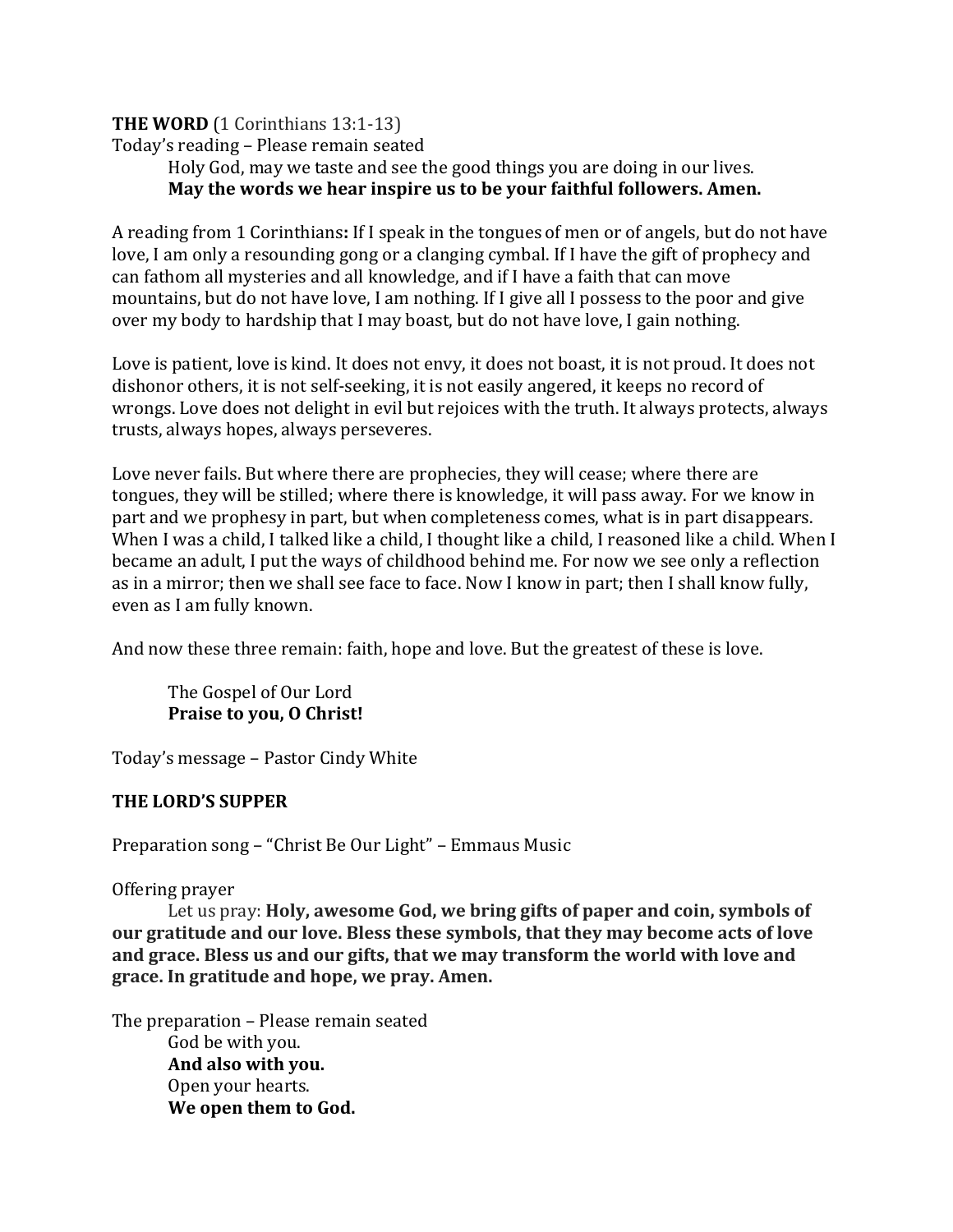Let us give thanks to God.

## **We offer our thanks and praise.**

It is right to praise you, O God, for you are the Ground of our being, in whom we live and move. At the beginning you created the galaxies and planets, our sun, the earth and moon, plants and animals, individuals and nations, every substance and spirit.

# **You gave us your creative spirit to make friendships and families, art and** music, love and compassion.

You gave us power to acquire the secrets of our mother earth, to honor her and care for her, as she cares for us. And so we join with all the creation that praises you, in every time and place.

## God of eternity, spirit and matter all express your splendor.

We take this bread and wine, and we pray that by your Word and Spirit we who eat and drink them may know a closer experience of your presence. On the night before Jesus died, he shared food with his disciples. He took bread, blessed and broke it, and giving it to them said: "Take and eat, this is my body which is given for you and for many. Do this to remember me," He took wine, blessed it, and giving it to them said: "Drink this all of you. This is my blood which is shed for you and for many; do this to remember me".

## To God be glory forever. Amen.

We who are many are one body

# For we all share in the one bread

The gifts of God for the people of God. Come let us receive this Holy Sacrament remembering that Jesus died for us, and hold him in our hearts by faith with thanksgiving.

#### The Distribution

"This is the body of Christ, broken for you." "This is the blood of Christ, shed for you."

# Post-Communion prayer

Loving God, you have created all humanity in your image and likeness, and have revealed your plan and purpose in calling us your beloved.

# **We commit ourselves to you.**

As we have shared this holy meal, inspire our hearts to see every man, woman and child given the dignity and value which is your purpose and your gift.

#### **We commit ourselves to you. Amen.**

Prayers of the People - Please remain seated

Jesus calls on us to follow him. Let us call on Jesus for the needs, concerns, and hopes of all peoples ... O God, strengthen us in our desire to serve you and others, and breathe into our bodies the passion of your love. (Pause for silent prayer.) Lord in your mercy ...

# **Hear our prayer**